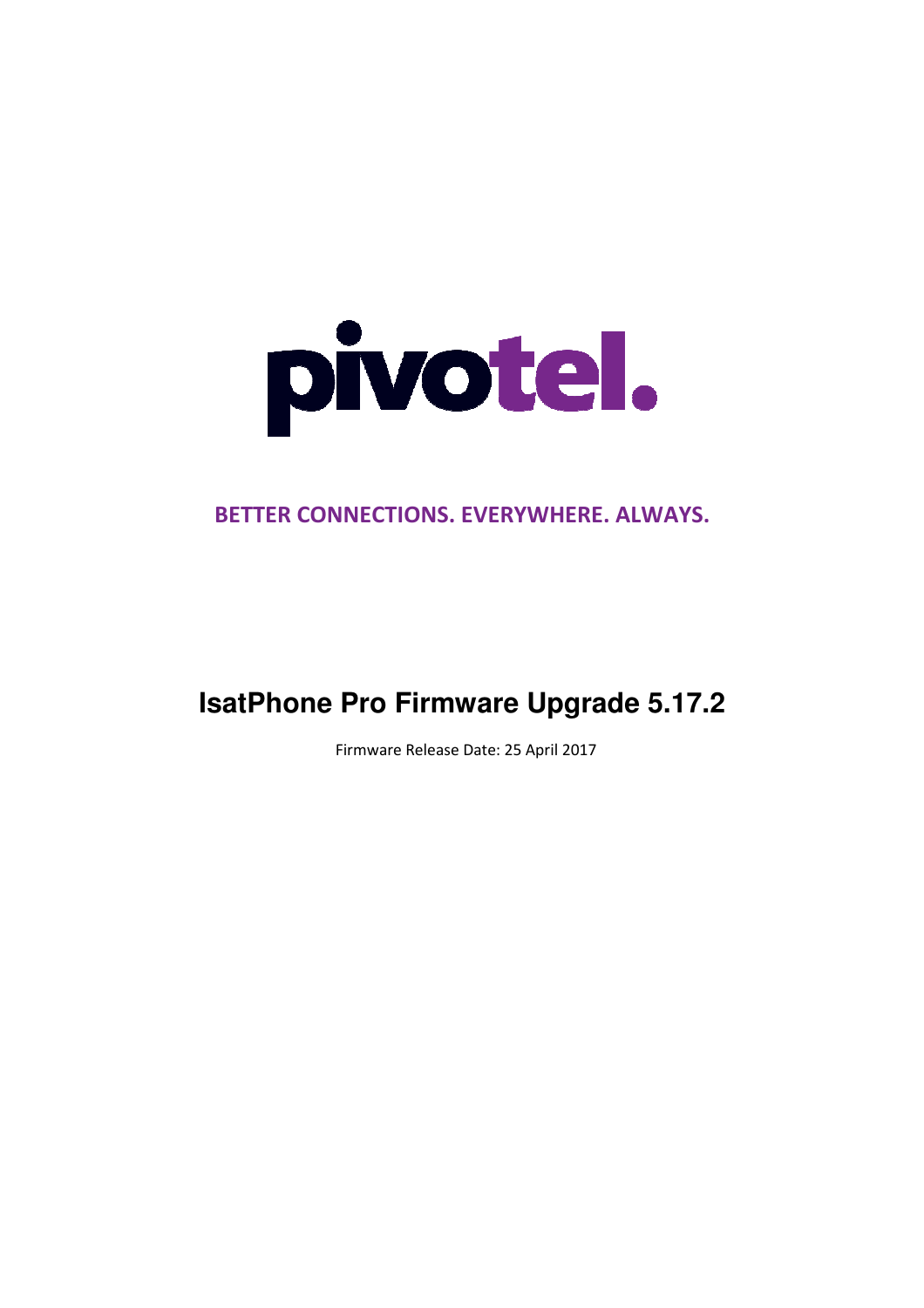

### ISATPHONE PRO FIRMWARE UPGRADE 5.1 5.17.2

Supported OS: Windows 10, Windows 8, Windows 7, Windows Vista or XP

### RECOMMENDATIONS FOR INSTALLATION

For users of 5.3.0 or higher this is a recommended upgrade, meaning that the features introduced by the firmware are important but not critical for the GSPS service, including the network and the IsatPhone Pro handset.

For users that who have not yet upgraded to version 5.3.0 or higher, this upgrade to 5.17.2 is considered to be 'mandatory' to avoid the phone becoming non-operational.

The handset must be running firmware version 3.0.2 or above. You do not need to install all firmware versions between 3.0.2 and 5.0.0.

To check you have the latest version on your IsatPhone Pro, go to Menu > Settings > About > Firmware version.

## DOWNLOAD NEW USB DRIVER, FIRMWARE UPGRADE TOOL AND FIRMWARE 5.17.2

- 1. Download the followings from Inmarsat website below and unzip the zipped files to the same folder: http://www.inmarsat.com/support/IsatPhone-pro-support/
	- a. IsatPhone Pro Firmware version 5.17.2 and release note
	- e folder: <u>http://www.inmarsat.com/support/IsatPhone-pro-support/</u><br>a. IsatPhone Pro Firmware version 5.17.2 and release note<br>b. IsatPhone Pro Firmware Upgrade Tool and pdf on how to upgrade your IsatPhone Pro
	- c. IsatPhone USB drivers (same for IsatPhone Pro and IsatPhone 2) and pdf on how to install USB drivers.

#### UNINSTALL PREVIOUS FIRMWARE UPGRADE TOOL AND USB DRIVERS

- 2. If you have previously installed IsatPhone 2 or IsatPhone Pro firmware upgrade tool, uninstall all of them before installing the new USB driver and IsatPhone Pro Pro firmware upgrade tool. New USB driver and IsatPhone Pro firmware upgrade tool were released on 21 April 2017.
- 3. To uninstall previous firmware upgrade tool, go to Start (located at the bottom left corner of your PC) - All Programs - IsatPhone Pro - IsatPhone Pro firmware upgrade tool - Uninstall follow the prompts until the previous firmware upgrade tool is uninstalled.
- 4. To uninstall previous USB driver, go to the folder 'IsatPhone2\_USB\_drivers\_v5.30.23.0' double click folder 'i386' - double click 'ISATUinstall.exe' and follow the prompts until the USB driver is successfully uninstalled. Restart your PC.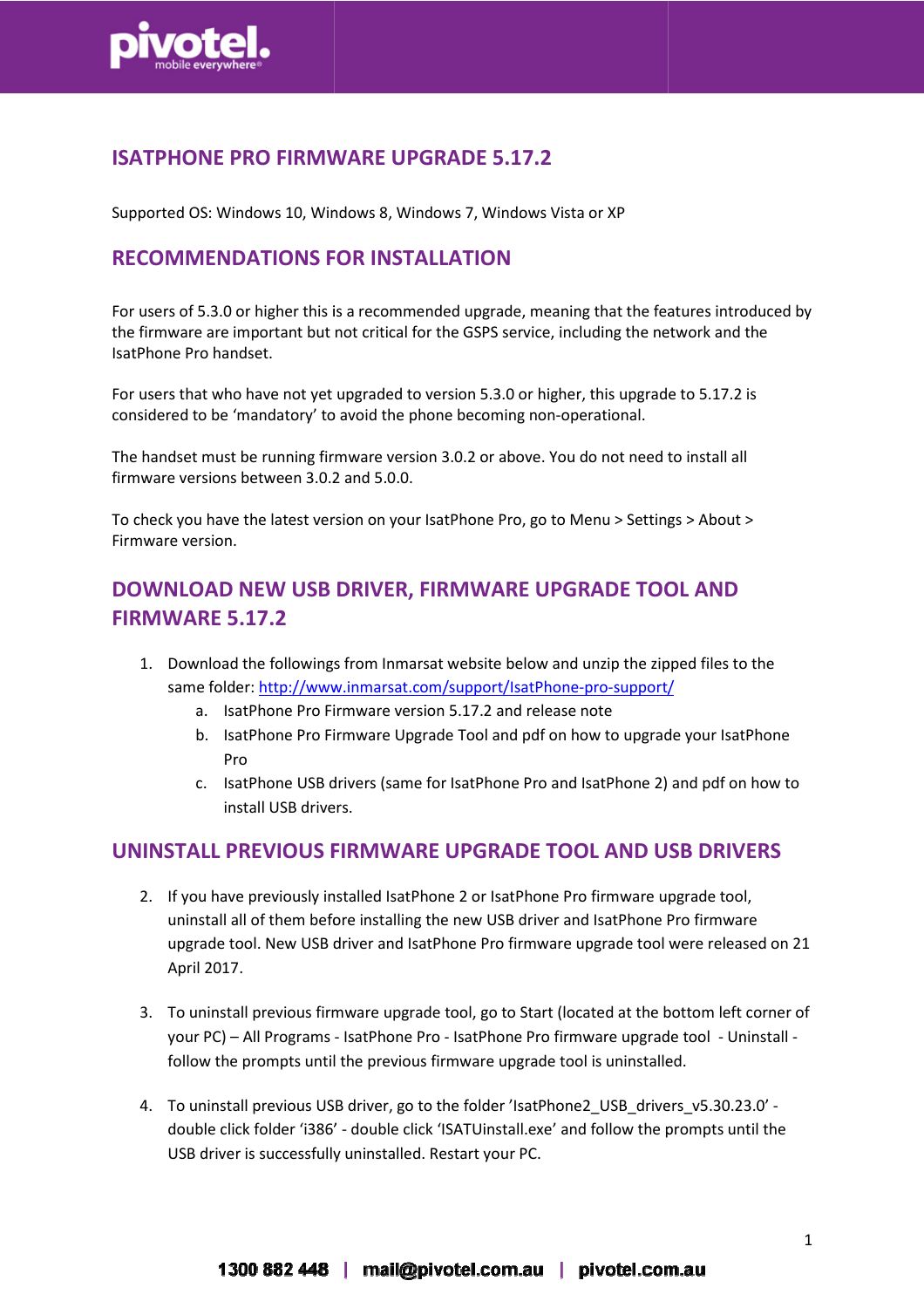

| <b>Documents library</b><br>i386                                      |                                               |
|-----------------------------------------------------------------------|-----------------------------------------------|
| Date modified                                                         | Name                                          |
| 3 11/12/2015 11:32 AM                                                 | isatbus.sys                                   |
| 3 11/12/2015 11:32 AM                                                 | isatcmnt.sys                                  |
| 3 11/12/2015 11:32 AM                                                 | isatdemo.sys                                  |
| 3 11/12/2015 11:32 AM                                                 | isatmdfl.sys                                  |
| 3 11/12/2015 11:32 AM                                                 | isatmdm.sys                                   |
| 3 11/12/2015 11:32 AM                                                 | isatobex.sys                                  |
| 11/12/2015 11:32 AM                                                   | ISATUninstall.exe                             |
| S 11/12/2015 11:32 AM                                                 | isatwhnt.sys                                  |
| <b>Uninstall Driver</b><br>Ready to uninstall IsatPhone 2 USB drivers |                                               |
|                                                                       | Cancel<br>Uninstall                           |
| <b>Uninstall Driver</b>                                               | x                                             |
|                                                                       | IsatPhone 2 USB drivers removed successfully  |
|                                                                       | OK                                            |
| Microsoft Windows                                                     | х                                             |
| changes                                                               | You must restart your computer to apply these |
| Before restarting, save any open files and close all programs.        |                                               |
| <b>Restart Now</b>                                                    |                                               |

#### INSTALL USB DRIVER

- 5. Install the USB driver first, before the firmware upgrade tool.
- 6. Double click folder 'IsatPhone2\_USB\_drivers\_v5.30.23.0' double click 'Setup. Exe' to install the new USB driver - follow the prompts until IsatPhone USB driver is installed successfully.

| Documents library<br>Isatphone PRO firmware upgrade 5.17.2 | Folder <b>v</b><br>Arrange by:                                              |
|------------------------------------------------------------|-----------------------------------------------------------------------------|
| Date modified                                              | ∽<br>Name                                                                   |
| 5/05/2017 11:54 AM                                         | FirmwareUpgradeTool                                                         |
| 5/05/2017 11:52 AM                                         | IsatPhone2 USB drivers v5.30.23.0                                           |
| 5/05/2017 11:37 AM                                         | IsatPhone-Pro-firmware 5 17 2                                               |
| 5/05/2017 11:54 AM                                         | <b>Zipped Files</b>                                                         |
| 3/05/2017 5:43 PM                                          | Inmarsat_How_to_Upgrade_your_IsatPhone.pdf                                  |
| 3/05/2017 5:43 PM                                          | Inmarsat_IsatPhone_2_How_To_Install_USB_Drivers_February_2014_EN_LowRes.pdf |
| 3/05/2017 5:43 PM                                          | IsatPhone_Pro_fw_5-17-2_release_notes_25_-April_2017.pdf                    |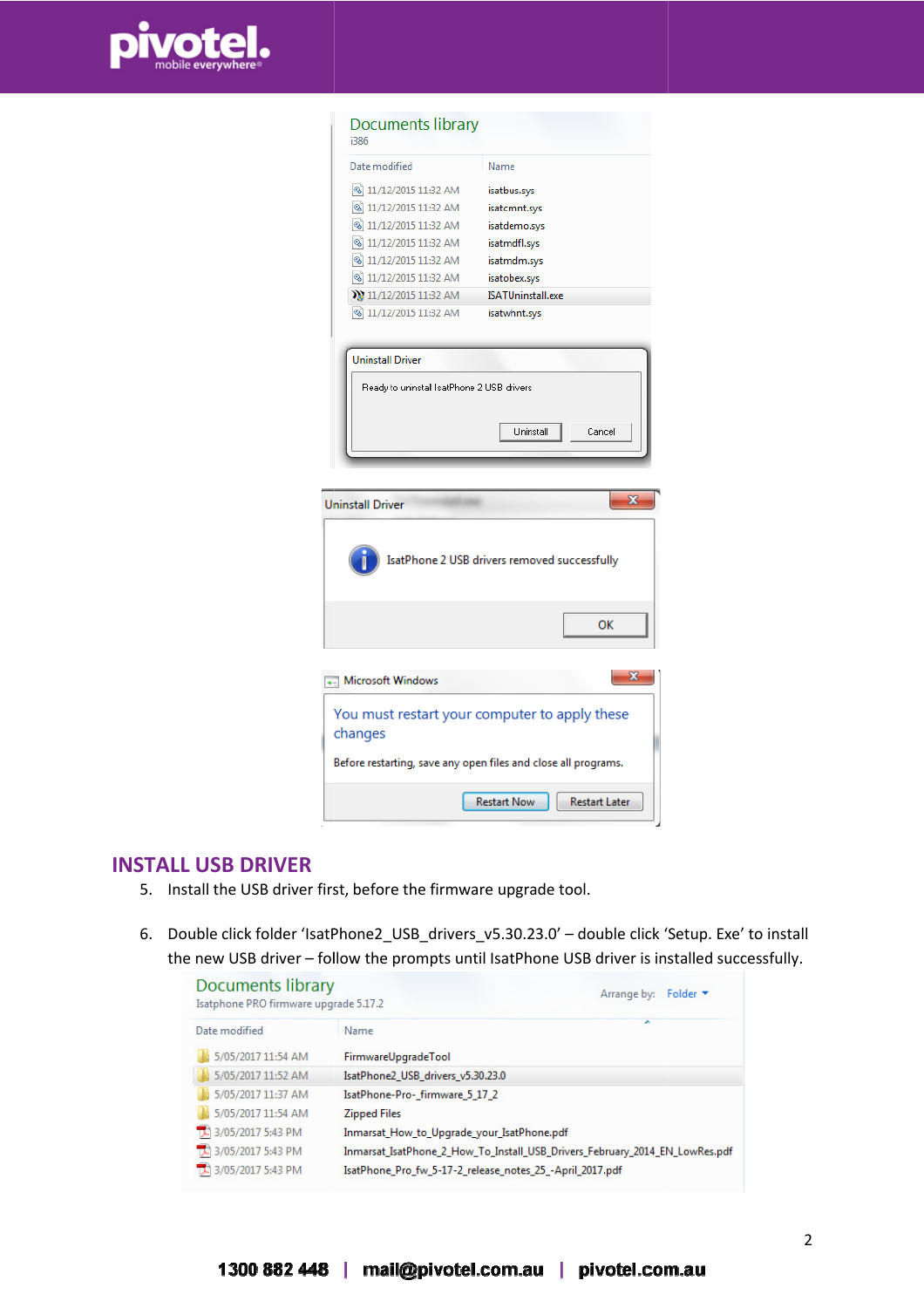

#### **Documents library**

| IsatPhone2_USB_drivers_v5.30.23.0 |                   |
|-----------------------------------|-------------------|
| Date modified                     | Name              |
| 3/05/2017 5:41 PM                 | amd <sub>64</sub> |
| 3/05/2017 5:41 PM                 | i386              |
| 3/05/2017 5:41 PM                 | isatbus.cat       |
| ◎ 3/05/2017 5:41 PM               | isatbus.inf       |
| 3/05/2017 5:41 PM                 | isatdemo.cat      |
| ◎ 3/05/2017 5:41 PM               | isatdemo.inf      |
| 3/05/2017 5:41 PM                 | isatmdm.cat       |
| ◎ 3/05/2017 5:41 PM               | isatmdm2.inf      |
| 3/05/2017 5:41 PM                 | isatobex.cat      |
| <b>a</b> 3/05/2017 5:41 PM        | isatobx2.inf      |
| ◎ 3/05/2017 5:41 PM               | isatsdm2.inf      |
| 3/05/2017 5:41 PM                 | Setup.exe         |

| <b>Install Driver</b>                                                                                |        |
|------------------------------------------------------------------------------------------------------|--------|
| Ready to install IsatPhone 2 USB drivers<br>To change the install location, click the Browse button. |        |
| C:\Program Files\Inmarsat\IsatPhone 2\USB Drivers                                                    | Browse |
| Install                                                                                              | Cancel |

| e<br><b>Install Driver</b> |                                                |
|----------------------------|------------------------------------------------|
|                            | IsatPhone 2 USB drivers installed successfully |
|                            | ок                                             |

7. If an error message below appears after clicking Setup.exe in Step 6, you must first uninstall the previous USB driver. Go to Step 4.

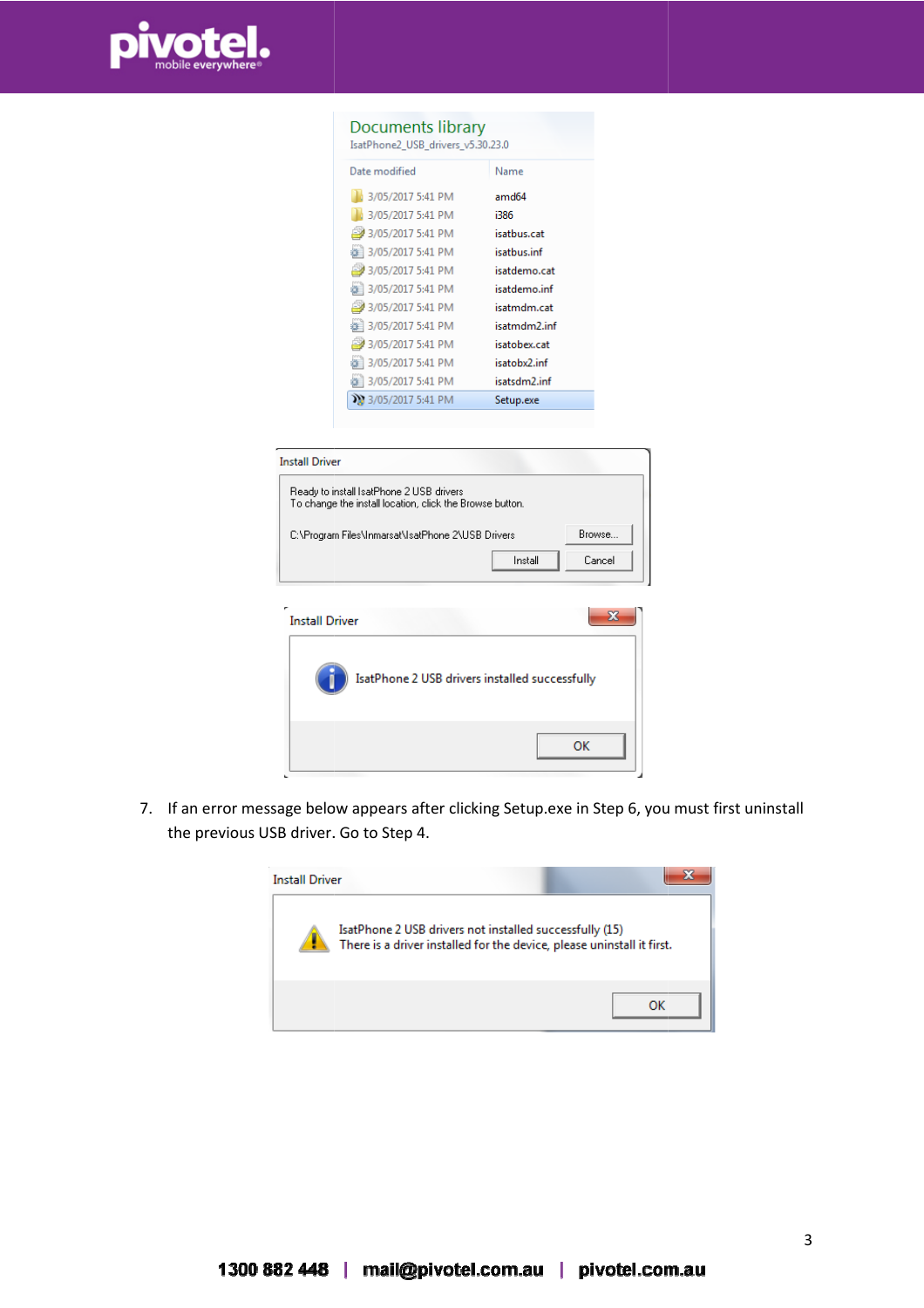

# INSTALL THE FIRMWARE UPGRADE TOOL

8. Go to IsatPhone Pro Firmware Upgrade Tool folder – double click on 'FirmwareUpgradeTool.exe FirmwareUpgradeTool.exe' – follow the prompts until IsatPhone Pro Firmware Upgrade Tool is installed successfully.

| Documents library<br>FirmwareUpgradeTool  |                                                                                                                                                                                            |  |  |
|-------------------------------------------|--------------------------------------------------------------------------------------------------------------------------------------------------------------------------------------------|--|--|
| Date modified                             | Name                                                                                                                                                                                       |  |  |
| 5/05/2017 11:54 AM                        | FirmwareUpgradeTool.exe                                                                                                                                                                    |  |  |
| Installer Language                        | $\overline{\mathbf{x}}$<br>Please select a language.<br>English<br>Cancel<br>OK                                                                                                            |  |  |
| IsatPhone Pro firmware upgrade tool Setup | x<br>$\overline{\phantom{a}}$<br>$\qquad \qquad \Box$                                                                                                                                      |  |  |
|                                           | IsatPhone Pro firmware upgrade tool                                                                                                                                                        |  |  |
|                                           | Setup will guide you through the installation of IsatPhone Pro<br>firmware upgrade tool.                                                                                                   |  |  |
|                                           | It is recommended that you close all other applications<br>before starting Setup. This will make it possible to update<br>relevant system files without having to reboot your<br>computer. |  |  |
|                                           | Click Next to continue.                                                                                                                                                                    |  |  |
|                                           | $8$ Back<br>Next ><br>Cancel                                                                                                                                                               |  |  |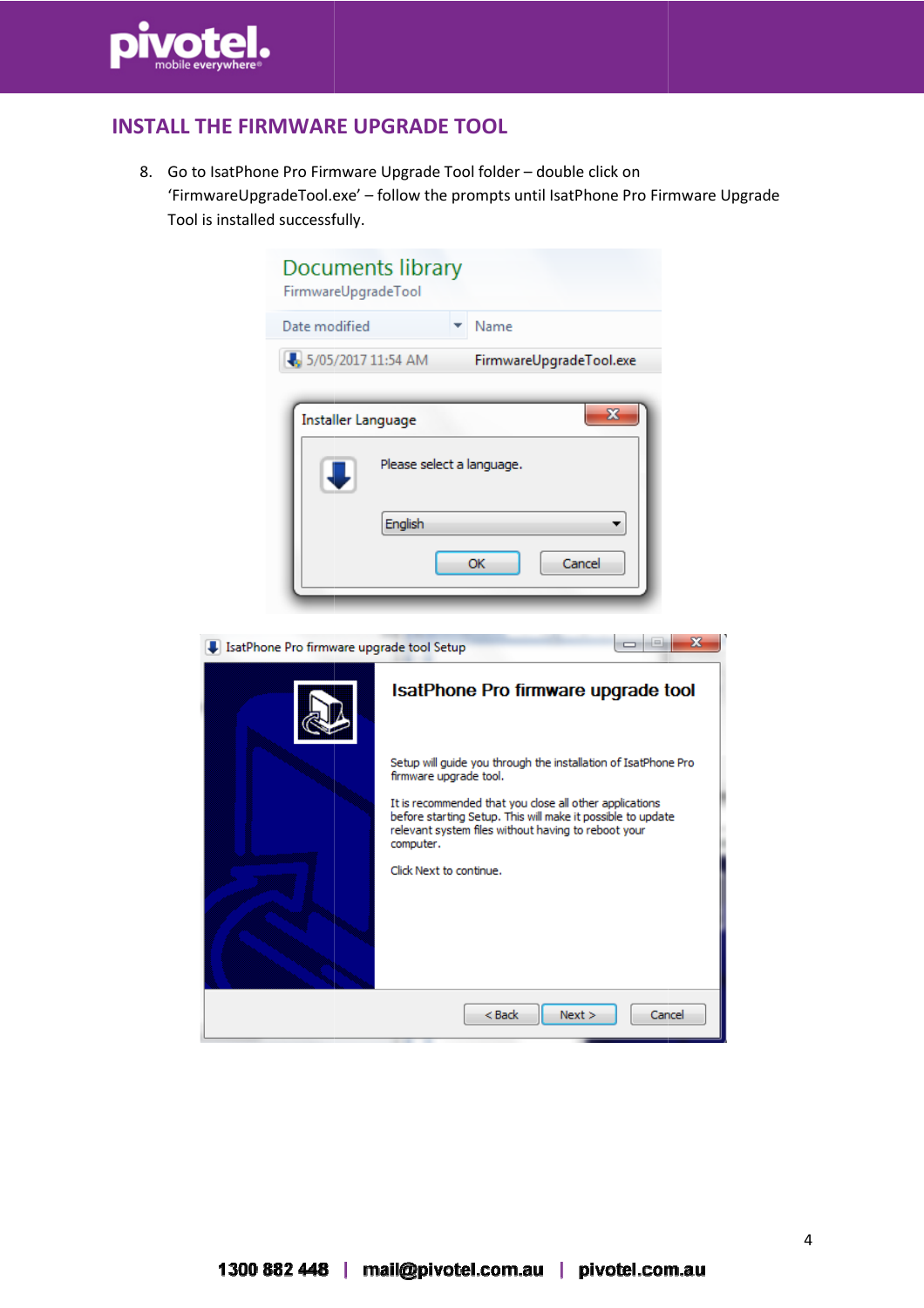

| IsatPhone Pro firmware upgrade tool Setup |                                                                             |
|-------------------------------------------|-----------------------------------------------------------------------------|
|                                           | IsatPhone Pro firmware upgrade tool                                         |
|                                           | IsatPhone Pro firmware upgrade tool has been installed on<br>your computer. |
|                                           | Click Finish to close Setup.                                                |
|                                           | V Run the application                                                       |
|                                           |                                                                             |
|                                           | $<$ Back<br>Finish<br>Cancel                                                |

### UPGRADE YOUR ISATPHONE ISATPHONE PRO FIRMWARE

- 9. Before starting the firmware upgrade tool, ensure that your phone is not connected to your PC.
- 10. Run the IsatPhone Pro Firmware Upgrade Tool select the file 'prod-build build-v5.17.2-DFU.fpk' from 'IsatPhone-Pro-\_firmware\_5\_17\_2 \_firmware\_5\_17\_2' folder - Click 'Next'.

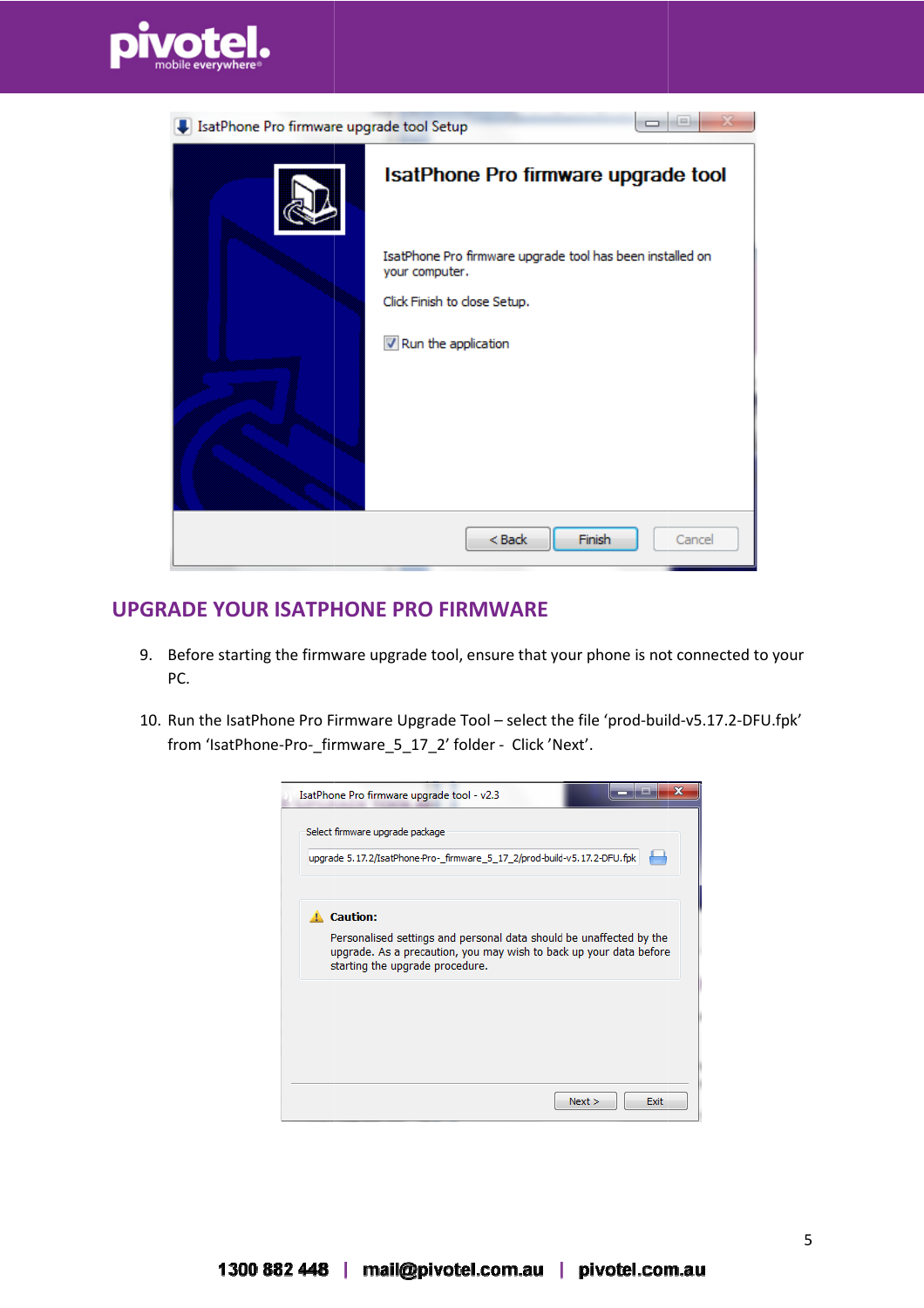

| IsatPhone Pro firmware upgrade tool - v2.3                                 | $\mathbf{x}$<br>$\equiv$ |
|----------------------------------------------------------------------------|--------------------------|
| Progress                                                                   | 0%                       |
| Do not disconnect your IsatPhone<br>盀<br>Do not stop this application<br>盀 |                          |
| <b>Status</b><br>Connect your IsatPhone for upgrade                        | Start upgrade            |
|                                                                            | $<$ Back<br>Exit         |

11. Power on your IsatPhone Pro and connect it to your PC via USB cable. Ensure your phone has power before the upgrade. When your phone is connected to your PC, the 'Start upgrade' button is enabled and 'Ready to upgrade' is displayed in the status field.

| IsatPhone Pro firmware upgrade tool - v2.3                                                               | ΣŜ<br>$\boxed{\square}$<br>$\Box$ |
|----------------------------------------------------------------------------------------------------------|-----------------------------------|
|                                                                                                          | <b>IsatPhone is connected</b>     |
| Progress                                                                                                 | 0%                                |
| Do not disconnect your IsatPhone<br>Do not stop this application<br>业                                    |                                   |
| Status<br>Connect your IsatPhone for upgrade<br>Ready to upgrade<br>Ready to upgrade<br>Ready to upgrade | Start upgrade                     |
|                                                                                                          | $<$ Back<br>Exit                  |

If the upgrade is interrupted, DO NOT disconnect or power off your phone. Your phone remains in upgrade mode and the upgrade should be restarted. Your phone will remain in upgrade mode until the upgrade has been successfully implemented.

12. Click 'Start Upgrade' –you will notice the phone enters into Firmware Upgrade Mode – click 'Finish' when firmware upgrade is completed. you will notice the phone enters into Firmware Upgrade Mode – click<br>e upgrade is completed.<br> $6$